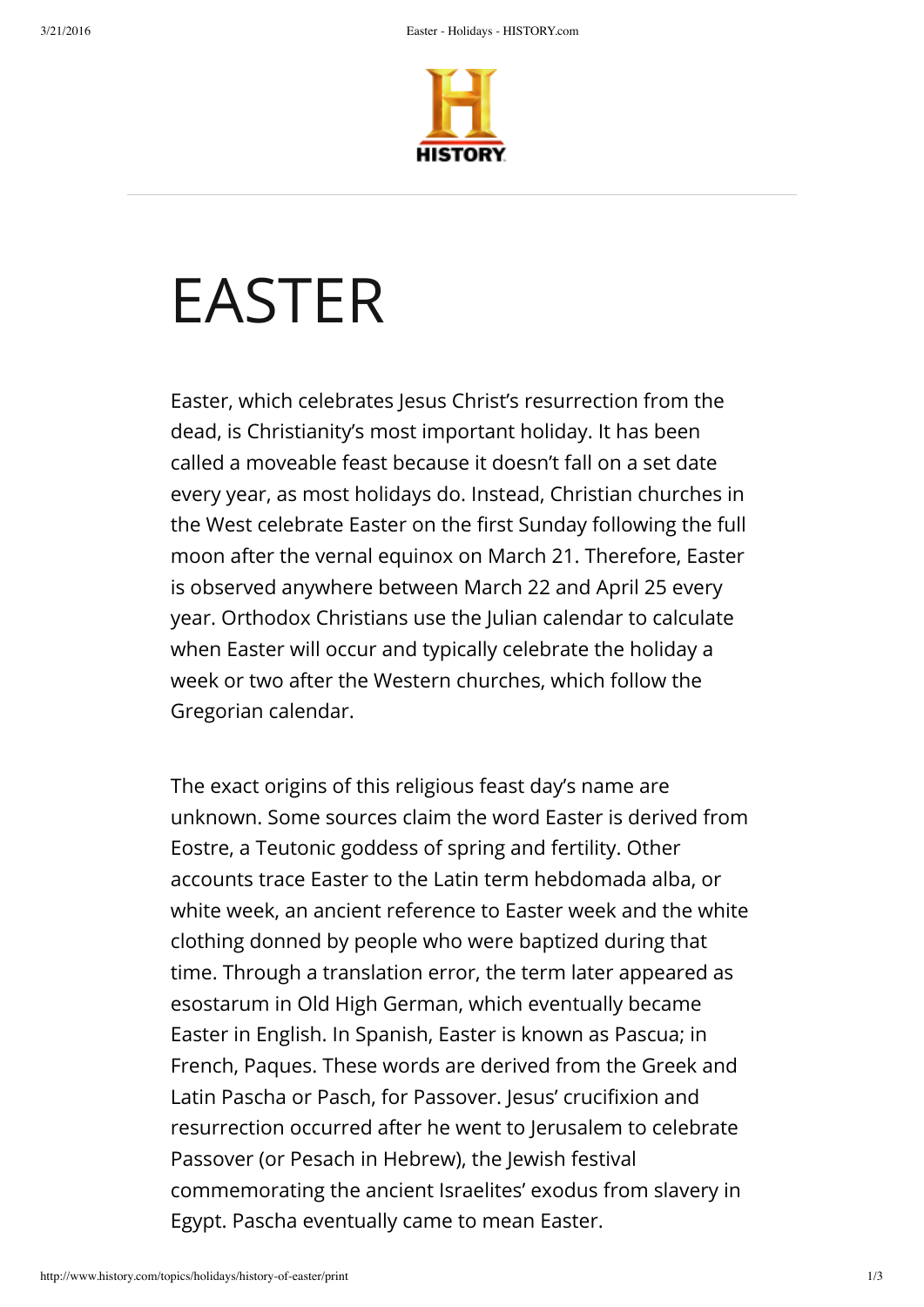#### *DID YOU KNOW?*

*Over 90 million chocolate Easter bunnies are made each year.*

Easter is really an entire season of the Christian church year, as opposed to a single-day observance. Lent, the 40-day period leading up to Easter Sunday, is a time of reflection and penance and represents the 40 days that Jesus spent alone in the wilderness before starting his ministry, a time in which Christians believe he survived various temptations by the devil. The day before Lent, known as Mardi Gras or Fat Tuesday, is a last hurrah of food and fun before the fasting begins. The week preceding Easter is called Holy Week and includes Maundy Thursday, which commemorates Jesus' last supper with his disciples; Good Friday, which honors the day of his crucifixion; and Holy Saturday, which focuses on the transition between the crucifixion and resurrection. The 50day period following Easter Sunday is called Eastertide and includes a celebration of Jesus' ascension into heaven.

In addition to Easter's religious significance, it also has a commercial side, as evidenced by the mounds of jelly beans and marshmallow chicks that appear in stores each spring. As with Christmas, over the centuries various folk customs and pagan traditions, including Easter eggs, bunnies, baskets and candy, have become a standard part of this holy holiday.

Article Details: Easter

**Author** History.com Sta

### **Website Name** History.com

#### **Year Published**